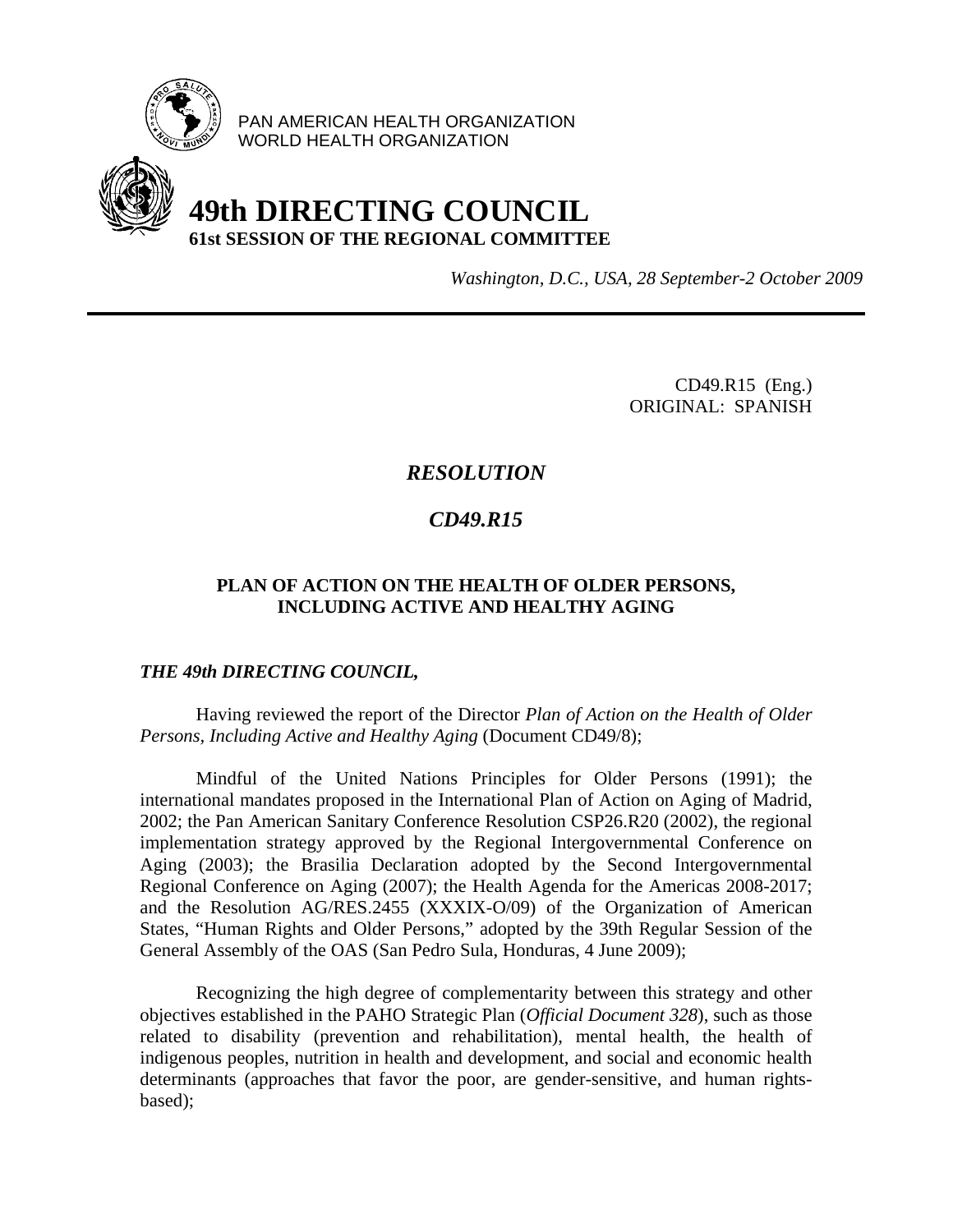Emphasizing that the exponential shift toward a new demographic and epidemiological situation means not only that countries must rapidly adapt but they must anticipate new contexts, and that only adequate social and health investment can produce healthy and active longevity with benefits in all areas for individuals, families, and society as a whole;

 Considering the importance of having a strategy and plan of action that will enable Member States to respond effectively and efficiently to the needs and demands that the aging population is already rapidly making on health and social security systems, society, and the family,

#### *RESOLVES:*

1. To support the present *Plan of Action on the Health of Older Persons, Including Active and Healthy Aging* and its consideration in policies, plans and development programs as well as proposals and the discussion of the national budgets, to enable them to create the conditions for meeting the challenge of aging in their respective countries.

- 2. Urge the Member States to:
- (a) consider the United Nations Principles for Older Persons (independence, participation, care, self-fulfillment and dignity) as the foundation for public policies on aging and health, and the need to include older persons when designing and executing these policies;
- (b) adopt national policies, strategies, plans, and programs that increase access by older persons to health programs and services that meet their needs, including in particular health promotion and disease prevention programs based on primary health care that promote the development of strategies that integrate healthy personal and environmental behaviors to achieve active aging throughout the life cycle, with the participation of society as a whole, the family, and the individuals themselves;
- (c) promote an internal dialogue among public sector institutions and between them and the private sector and civil society, with a view to building a national consensus on the issue of the health of older persons and healthy and active aging and its link with national development processes;
- (d) advocate for the promotion and protection of the human rights and basic freedoms of older persons through the adoption of legal frameworks and implementation mechanisms, chiefly in the context of long-term care services, bearing in mind Resolution CSP26.R20 "Health and Aging" adopted by the 26th Pan American Sanitary Conference (Washington, D.C., United States, 23 September 2002);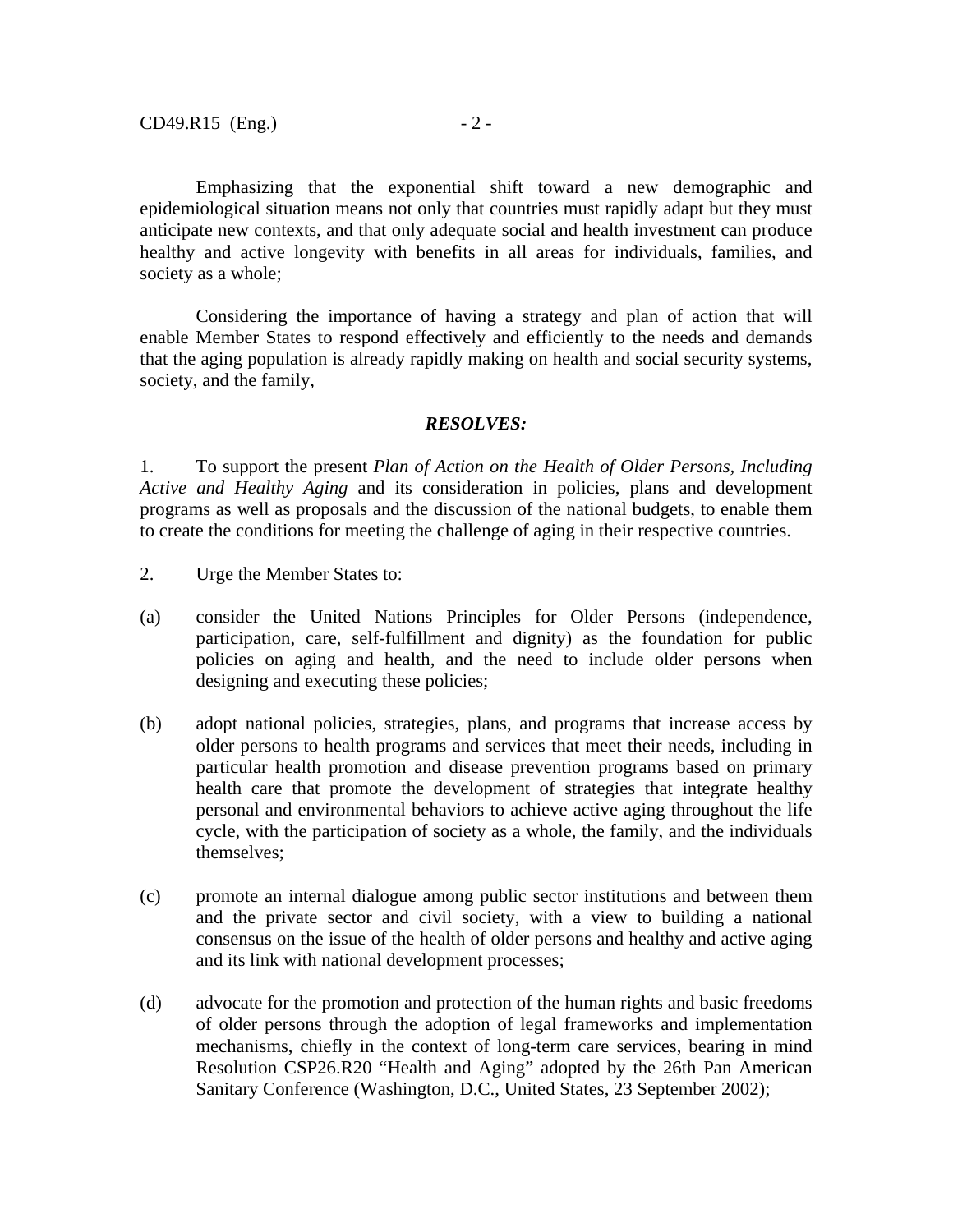- (e) collaborate with the Permanent Council of the Organization of American States in efforts that include a special meeting of national representatives and experts from the academic sector and civil society, as well as from international organizations, for the purpose of sharing information and best practices and also of examining the feasibility of preparing an inter-American convention on the rights of older persons;
- (f) support capacity building for training the human resources needed to tend to the health needs of older persons;
- (g) strengthen the capacity to generate information and research for the development of strategies based on evidence and the needs of this population group, ensuring the ability to monitor and evaluate their results;
- (h) conduct an internal review and analysis of the relevance and viability of this strategy in the national context, based on national priorities, needs, and capabilities.
- 3. Request the Director to:
- (a) support the Member States in the implementation of the strategy and *Plan of Action on the Health of Older Persons, Including Active and Healthy Aging*, in a manner consistent with their needs and the demographic and epidemiological context;
- (b) promote the implementation and coordination of this strategy and Plan of Action, guaranteeing that it cuts across program areas, the Organization's different regional and subregional contexts, collaboration with and among countries, the strategy design, and the sharing of skills and resources in order to execute its plans on health and aging;
- (c) encourage the development of collaborative research that will yield better knowledge about the impact of aging on health systems and the modeling of future scenarios that will enhance national forecasting capacity in this area, the design of related strategies, and interventions based on the specific needs of the Region's different contexts;
- (d) support development and capacity building to ensure adequate training and distribution of the necessary human resources for health to the countries to address the health needs of older persons;
- (e) consolidate and strengthen technical collaboration with the committees, organs, and rapporteurships of United Nations and Inter-American agencies, and promote partnerships with other international and regional agencies, scientific and